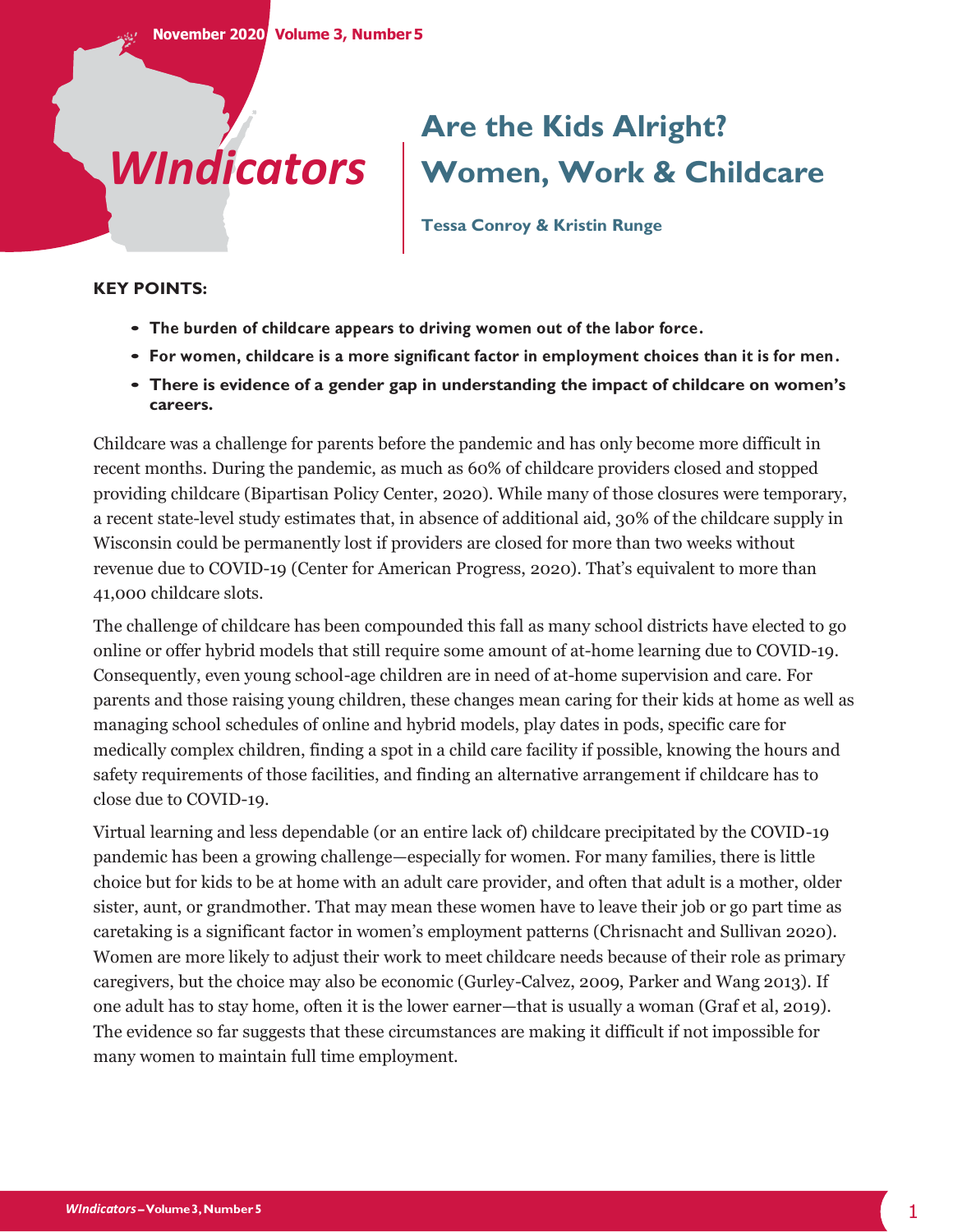To gain insights into how the COVID-19 pandemic may be disproportionately impacting women with children, we explore two different sets of data in this WIndicator. First, we explore trends in women's labor force participation rate at the national level. We focus on the national level because the national data are the most current. Second, we draw on the most recent survey conducted by the Division of Extension at the University of Wisconsin-Madison. As discussed in more detail below, results from the survey indicate the responsibility of caring for children is indeed more squarely on the shoulders of women. The responses indicate that COVID-19 has made everything about raising children harder across the board including (1) paying for daycare, (2) affording healthy food, and (3) affording health care. The rates of difficulty resulting from the pandemic are alarming for both women and men, though women consistently reported higher levels of difficulty compared to men.

#### **Labor Force Participation**

One near term effect of women needing to take on more childcare responsibility is a substantial exodus of women from the labor force, meaning they are neither employed nor looking for work. Women are tasked with more care work than men in the average home and evidence suggests women are more likely to be the margin of adjustment when a household needs change (Gurley-Calvez, 2009, Parker and Wang 2013, Black et al. 2014). That means they are the ones more likely to adjust their work life—often by going part time, or leaving work—in order to provide care and support schooling for children at home while men's employment situation more likely remains constant. The data already suggests this may be happening. From August 2020 to September 2020, the labor force declined by nearly 1.1 million workers nationally, but the majority of those workers who left were women—about 4 women left the



**Figure 1: Change in Civilian Labor Force, Age 20 years and over, August 2020 to September 2020**

Source: Bureau of Labor Statistics, Table A-1. Household Data. Available at https://www.bls.gov/news.release/pdf/empsit.pdf

labor force for every one man (Figure 1). This means that women have stopped working and are not seeking work at a rate four times higher than men.

With women leaving the labor force, perhaps it's not surprising that the female unemployment rate has come down. In September 2020, the female unemployment rate was 7.7%, down from 8.4% the month prior. We might typically hope that a lower unemployment rate means the employment situation for women is improving, but when it's driven by women leaving the labor force, that's not necessarily the case. This decline hides what is happening for women due to COVID: they are often faced with choosing between work and caring for their children.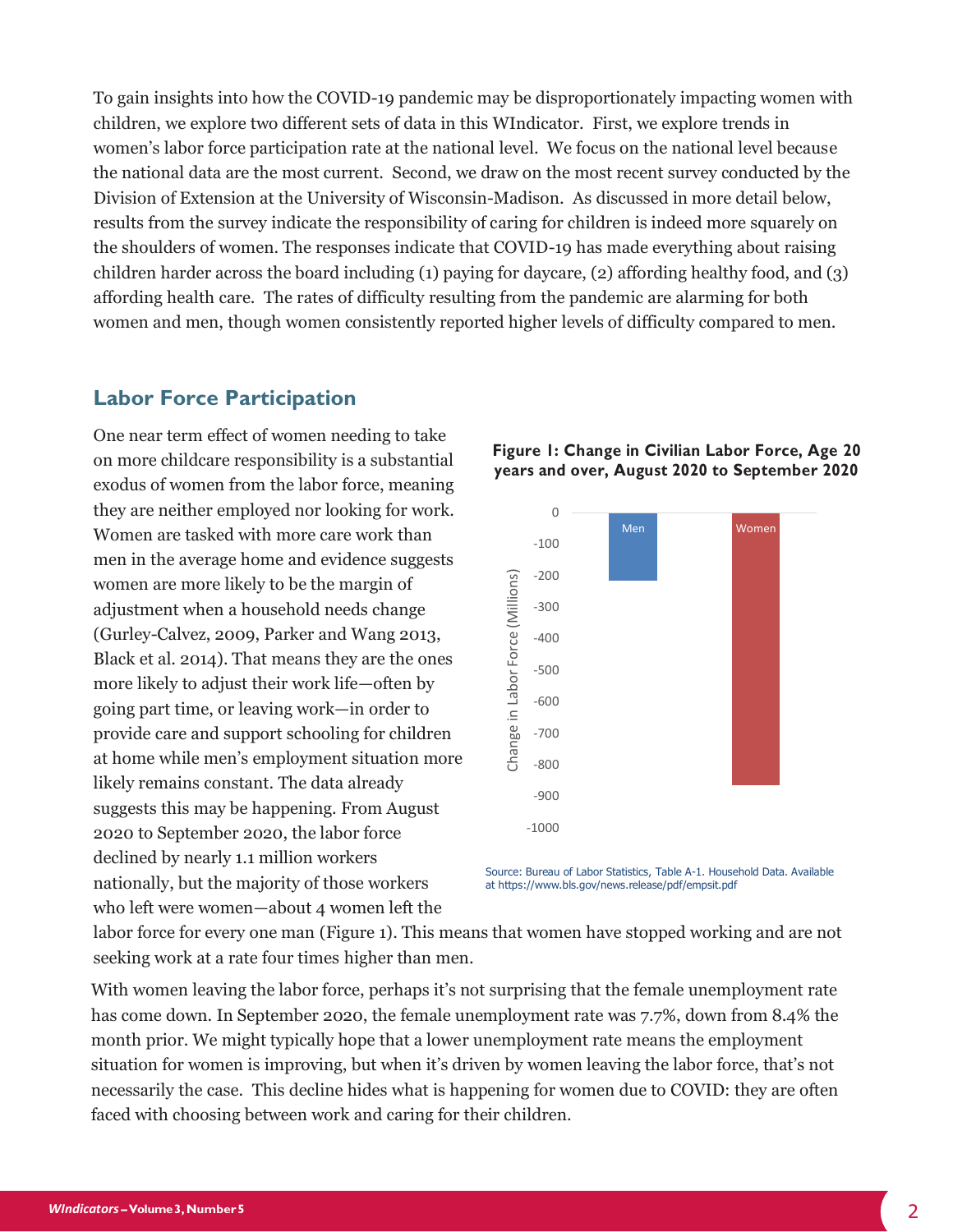# **In the Midwest Too, Women's Jobs & Careers Are More Often Impacted**

Results from a September 2020 survey, led by the EDA University Center at the Division of Extension, also highlight how men and women are impacted differently by the lack of affordable childcare or quality childcare. Independent of COVID-19, among respondents who were the parents of children of any age (n=1,176), three times as many women than men, 30% as compared to 10%, reported that they have, at some point, cut back on hours or quit a job because of the quality of childcare that was available. As shown in Figure 2, 51% of women and 34% of men reported that the cost of childcare was a consideration in planning for their own careers. When narrowing the question, and asking if respondents, personally, cut back on hours or quit a job because of costs, 20% of men and 42% of women reported that they had, indeed, cut back on hours or quit a job because of childcare costs (Figure 2).



#### **Figure 2: Role of Childcare Costs in Employment Decisions by Gender**  $(n=1,176)$

**Source:** Wisconsin Economy Survey. Fielded by YouGov.com September 2020 **Notes:** Survey n=1,500; Parents/guardians determined by affirmative answer to "Have you or your partner been the parent or guardian to children of any age, now or in the past?" n=1,176

## **Different Perceptions for Different Genders?**

When we look more closely at respondent perceptions of their spouse, partner or co-parent's experience, something interesting emerges. We asked respondents to tell us about the toll that childcare had on their spouse, partner or co-parent's career. Women's perceptions of the toll on their (typically male) partners largely matches what men assess as the toll on themselves. Men's perceptions of the toll on their (typically female) partners, however, are much lower than what women see as the toll on themselves. These results suggest that men underestimate the burden of childcare for women compared to how women see it for themselves.

When we asked about the cost of childcare on career choices, 42% of women reported that they, themselves, cut back or quit because of cost (Figure 2). Yet only 28% percent of men reported that their spouse or partner cut back on hours or quit a job because of the cost of childcare (Figure 3), suggesting that men perceive a lesser impact of expensive care on their partner's experience than their partners see for themselves.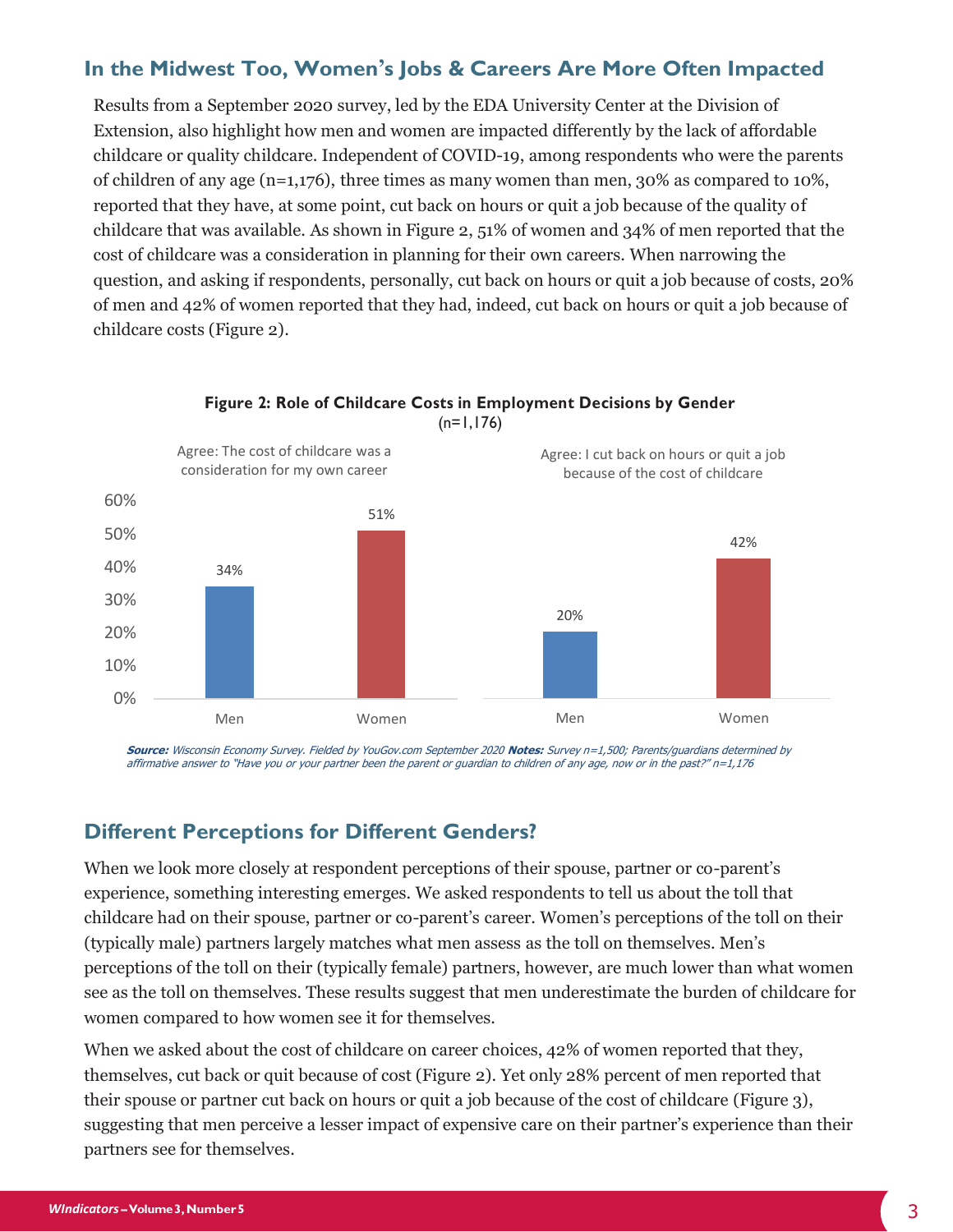Similarly, 51% of women reported that they, themselves, took childcare costs into consideration when planning their careers (Figure 2). Yet, only 43% of men reported that the cost of childcare was a consideration in career planning for their spouse, partner or co-parent (Figure 3). Thirty percent of women reported quality of childcare as a reason for cutting back or quitting. Yet, just 17% percent of men reporting said that their spouse, partner or co-parent cut back on hours or quit a job because of quality, close to half of what women reported for themselves.



**Figure 3: Role of Childcare Costs in Employment Decision for Co-parent by Gender**  $(n=1,176)$ 

**Source:** Wisconsin Economy Survey. Fielded by YouGov.com September 2020 **Notes:** Survey n=1,500; Parents/guardians determined by affirmative answer to "Have you or your partner been the parent or guardian to children of any age, now or in the past?" n=1,176

Women's assessment of the impact on their partners was more compatible with how men answered for themselves. Thirty-five percent of women reported that cost was a consideration in career planning for their spouse, partner or co-parent (Figure 3), which was roughly equal to the 34% of men who reported that they, themselves, considered childcare costs in career planning (Figure 2). In other words, women seem to accurately assess the toll of childcare costs on their partners. There is similar symmetry between women answering about their partners and men's own answers when asked how childcare costs affected their decision to cut back on hours at 21% (Figure 3) and 20% (Figure 2), respectively. When asked about childcare quality, women actually overestimated the impact—17% of women reported quality as a reason their spouse, partner or co-parent cut back or quit, as compared to the 10% of men who reported quality as an actual reason for doing so.

These results highlight how childcare is a challenge for women and, perhaps, so is coming to a shared understanding of the challenge with their partners. Women are not only relinquishing income based on the cost and quality of available childcare, but the toll this is taking may not even be recognized by their own spouses, partners or co-parents. In households where women prefer to work part- or fulltime, perhaps more of a shared perspective on childcare would help both women and men better balance children and work responsibilities in a way that preserves women's labor market opportunities.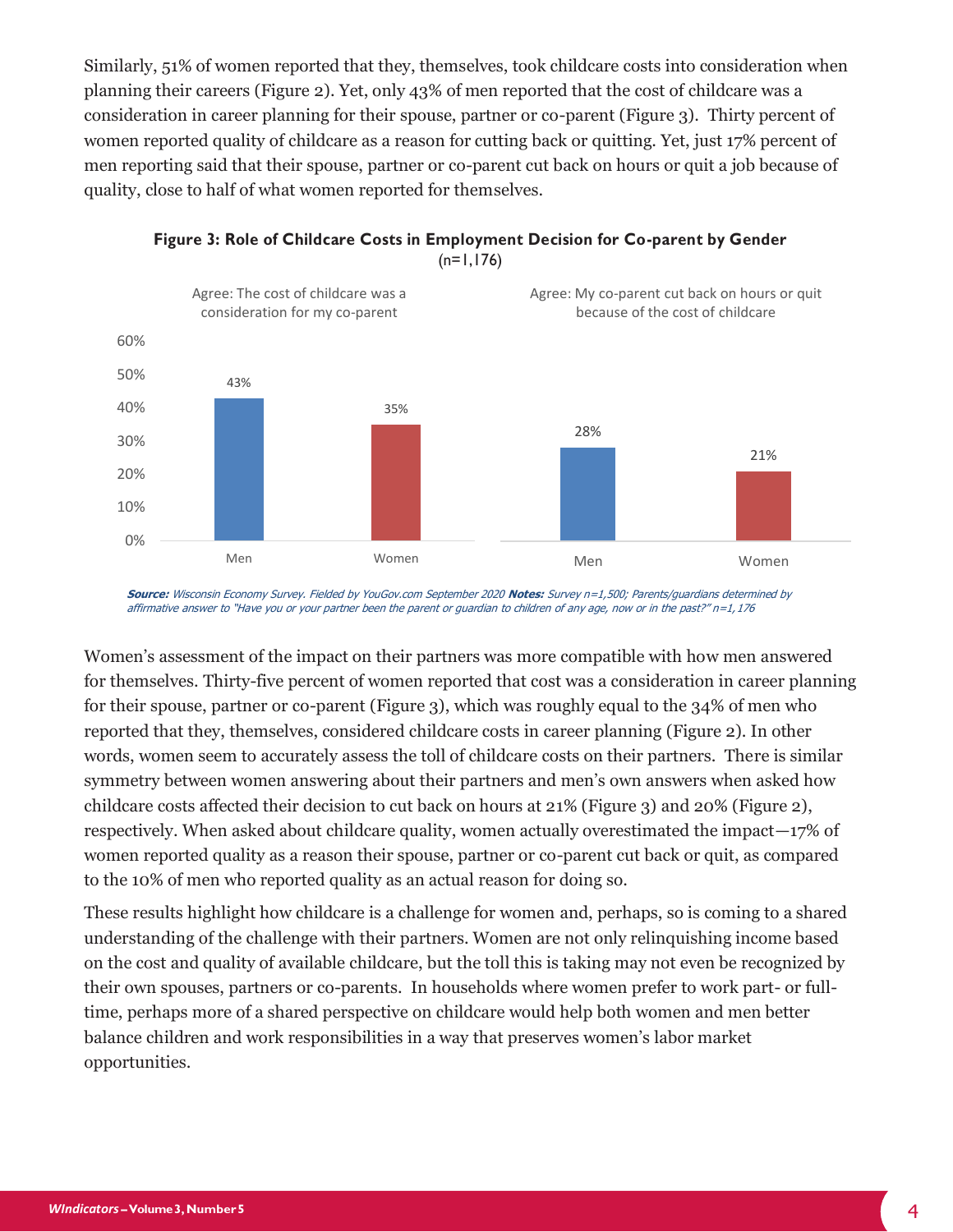# **COVID-19 Increase Childcare Challenges**

As part of the September 2020 survey, we asked parents about challenges they have been facing during the COVID-19 pandemic. There are no strong statistical differences in the proportion of men (71%) and women (72%) who agree that caring for children, in general, has been harder during the pandemic. Likewise, men (69%) and women (71%) report in relatively similar numbers that accessing childcare has been harder. However, more women (67%) than men (61%) report that paying for daycare has been more difficult during the COVID-19 pandemic. The concern may be that, when faced with difficulty in accessing and paying for childcare, women will leave the labor force in greater numbers than men.



#### **Figure 4: COVID-19 Childcare Challenges by Gender**

**Short & Long-term Consequences**

For women leaving the labor force during the COVID-19 pandemic, that means loss of pay. At the household level, it may mean lower income and less household spending which can ripple through an already struggling economy. For working mothers, it may also mean a loss of benefits such as healthcare. In addition, potentially, these women lose their own and their employer's contributions to retirement savings. They are also losing working years that would factor into their future social security benefits. So, the financial losses can echo well into the future.

If these women do eventually return to work, they will likely earn a lower salary or wage than before (Arulampalam 2013, Spivey 2005). It can be difficult to get back on the same earnings trajectory after a period of joblessness especially during a recession (Couch et al. 2011). The longer an individual is out of the labor force the harder it can be to

Source: Wisconsin Economy Survey. Fielded by YouGov.com September 2020

re-enter and earn comparable wages (see Nichols et al. 2013 for discussion). The same can go for women who go part-time. Part-time work often comes with a pay penalty which can have similar long-term consequences for future earnings (Golden, 2020).

With these lasting wage consequences, the growing number of women leaving the labor force as a result of COVID-19 and childcare responsibilities may mean the trend towards a narrowing gender wage gap may stall or, in the extreme, even widen. So, it exacerbates part of the wage issue that created these circumstances for women in the first place.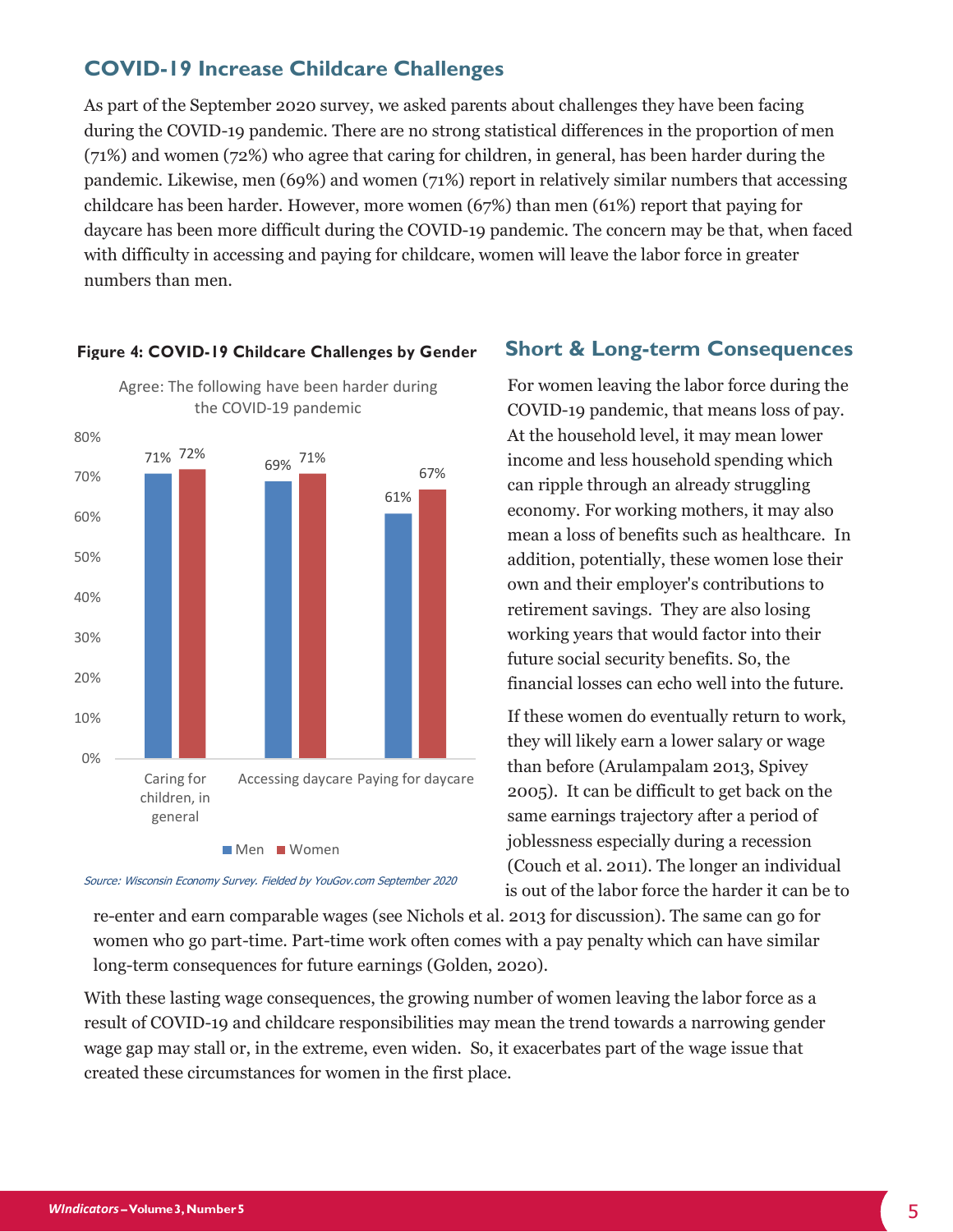# **Developing a Solution**

There is potential, though, for a shift that benefits working parents but especially women. This could be the impetus for new childcare solutions which could help employees with children at home. Parents aren't the only ones with something to gain from childcare solutions, however. As we recover, the ability to hire workers may be constrained by childcare. So, employers may be better positioned to acquire and retain the workers they need, simultaneously reducing search and training costs, if parents can secure affordable, reliable quality childcare. With their kids in childcare that they trust, workers may also have enhanced presenteeism, meaning they are more focused because they are not distracted by the stress and worry of their children's care throughout the day. Communities can benefit too. As childcare is a setting for early childhood development, communities benefit from the availability of care well into the future via lower crime and more successful students, as examples (see Rolnick and Grunewald 2003 for a discussion).

Interestingly, the results from the Wisconsin Economic Survey suggest men and women are looking for solutions to childcare in different places. Respondents said that parents and childcare providers bear the greatest responsibility in finding solutions to childcare issues, with public and private schools bearing the least responsibility for our respondents. Men and women assign responsibility to the government to find solutions to childcare issues in different ways, with women assigning greater responsibility at all levels of government -- local, state, federal government, elected officials -- than men. Women, as opposed to men, assign greater responsibility to employers to help find childcare solutions.

For employers, work availability due to childcare may not be an issue now. Understandably, many businesses have more dire or more pressing concerns. That said, employers can play a role in relieving the childcare dilemma. Employer-led childcare co-operatives may offer a path forward. Even without explicitly getting into child care provision, expanding enrollment or benefit counseling for dependent care savings account benefits, switching to core-hour or flexible schedule models, or perhaps just offering facilities in the form of unused space can all contribute to mitigating the challenges for their employees.

Government at multiple levels have also taken some steps to aid childcare. The CARES act included extra funding for childcare providers by increasing Block Grant funding. But as with all spending associated with the CARES Act, these additional resources are temporary. Also, at the Federal level, the Paycheck Protection Program certainly offered much needed financial support to some providers.

Yet many child care providers were likely ill-suited to benefit from the program. The Paycheck Protection Program is a fully forgivable loan as long as businesses retain their employees and spend 75% of the loan on payroll. While payroll is a significant expense for childcare providers, they also need support for cleaning and sanitation. Further, payroll expenses may have declined during the pandemic due to reduced capacity. There is also growing concern that banks, which administered the PPP program, prioritized service to those with existing relationships and larger organizations. If that's the case, small or unbanked childcare providers would be disadvantaged in securing funds.

At the state-level, many states have pursued support strategies. In Wisconsin, the Department of Children and Families opened a second round of Child Care Counts in late October. The grants are set up in two categories: (1) to support compliance status, quality level, and enhancing health and safety practices and (2) support the costs to recruit and retain high-quality employees.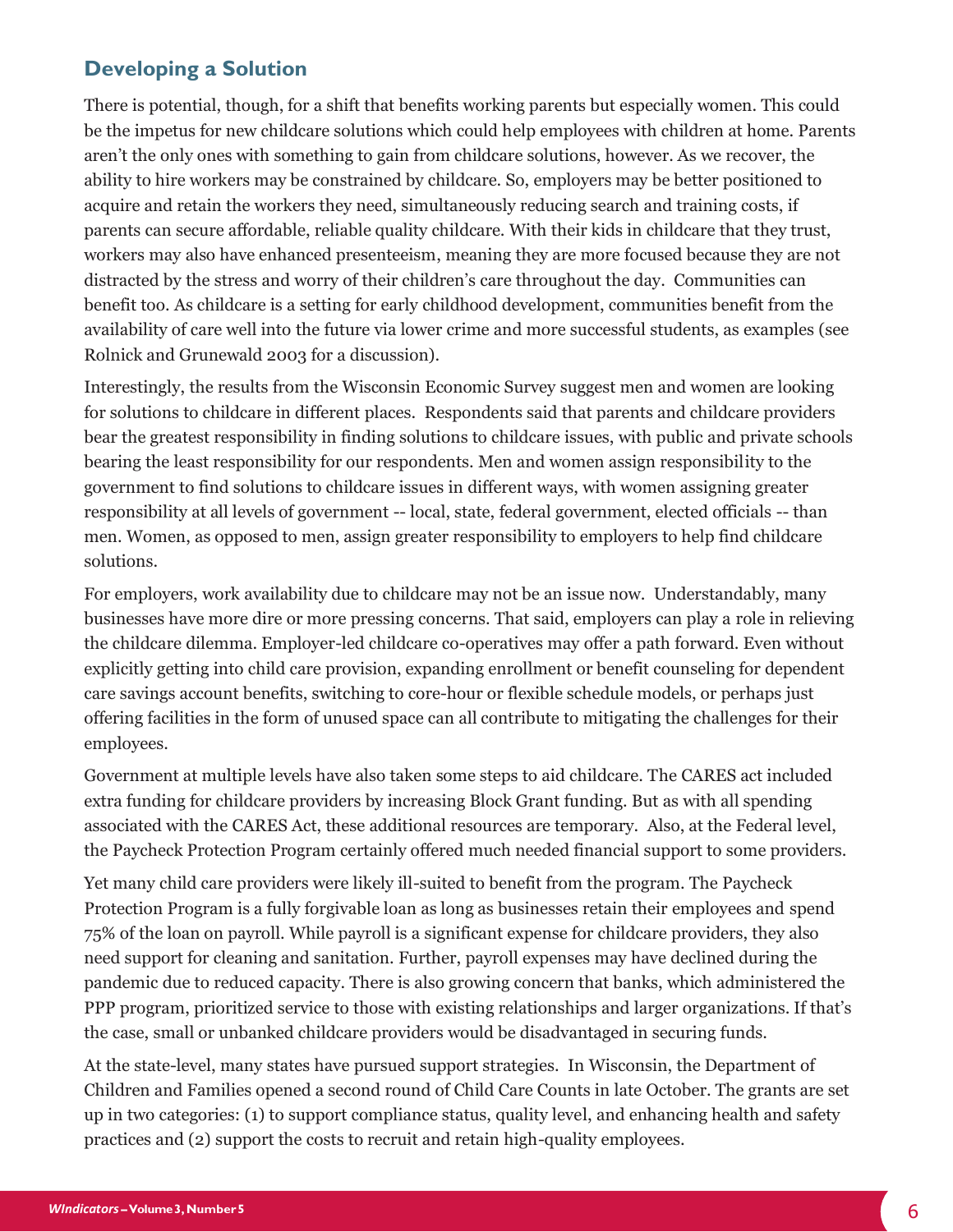### **References**

- Arulampalam, W. (2013). Is Unemployment Really Scarring? Effects of Unemployment Experiences on Wages. The Economic Journal,  $111(475)$ ,  $F_585-F606$ .
- Bipartisan Policy Center. (2020). Nationwide Survey: Child Care in the Time of Coronavirus. Retrieved from https://bipartisanpolicy.org/blog/nationwide-survey-child-care-in-the-timeof-coronavirus/
- Black, D. a., Kolesnikova, N., & Taylor, L. J. (2014). Why do so few women work in New York (and so many in Minneapolis)?? Labor supply of married women across US cities. Journal of Urban Economics, 79, 59–71. https://doi.org/10.1016/j.jue.2013.03.003
- Bureau of Labor Statistics. (2020). The Employment Situation-September 2020 [Press release]. Retrieved from https://www.bls.gov/news.release/pdf/empsit.pdf
- Chrisnacht, C. & Sullivan, B. (2020, May 8) The Choices Mothers Make. The United States Census Bureau. Retrieved from https://www.census.gov/library/stories/2020/05/the-choicesworking-mothers-make.html.
- Couch, K. A., Jolly, N. A., & Placzek, D. W. (2011). Earnings losses of displaced workers and the business cycle: An analysis with administrative data. Economics Letters,  $111(1)$ ,  $16-19$ . https://doi.org/10.1016/j.econlet.2010.12.011
- Golden, L. (2020, February 27). Part-time workers pay a big-time penalty. The Economic Policy Institute. Retrieved from https://www.epi.org/publication/part-time-pay-penalty/.
- Graf, N., Brown, A., & Patten, E. (2019, March 22). The narrowing, but persistent, gender gap in pay. Pew Research Center. Washington, DC. Retrieved from https://www.pewresearch.org/facttank/2019/03/22/gender-pay-gap-facts/.
- Gurley-Calvez, T., Biehl, A., & Harper, K. (2015). Time-Use Patterns and Women Entrepreneurs. The American Economic Review, 99(2), 139–144.
- Jessen-Howard, S., & Workman, S. (2020). Coronavirus Pandemic Could Lead to Permanent Loss of Nearly 4.5 Million Childcare Slots. Early Childhood. Retrieved from https://www.americanprogress.org/issues/earlychildhood/news/2020/04/24/483817/coronavirus-pandemic-lead-permanent-loss-nearly-4- 5-million-child-care-slots/
- Nichols, A., Mitchell, J., & Lindner, S. (2013). Consequences of Long-Term Unemployment. The Urban Institute. Retrieved from https://www.urban.org/sites/default/files/publication/23921/412887-Consequences-of-Long-Term-Unemployment.PDF
- Parker, K., & Wang, W. (2013). Modern Parenthood. Roles of Moms and Dads Converge as They Balance Work and Family. Pew Research Center Report. Washington, D.C.
- Rolnick, A. J., & Grunewald, R. (2003). Early childhood development: Economic development with a high public return. Fedgazette, 15(2). Minneapolis: Federal Reserve Bank of Minneapolis. Retrieved from https://www.minneapolisfed.org/article/2003/early-childhooddevelopment-economic-development-with-a-high-public-return